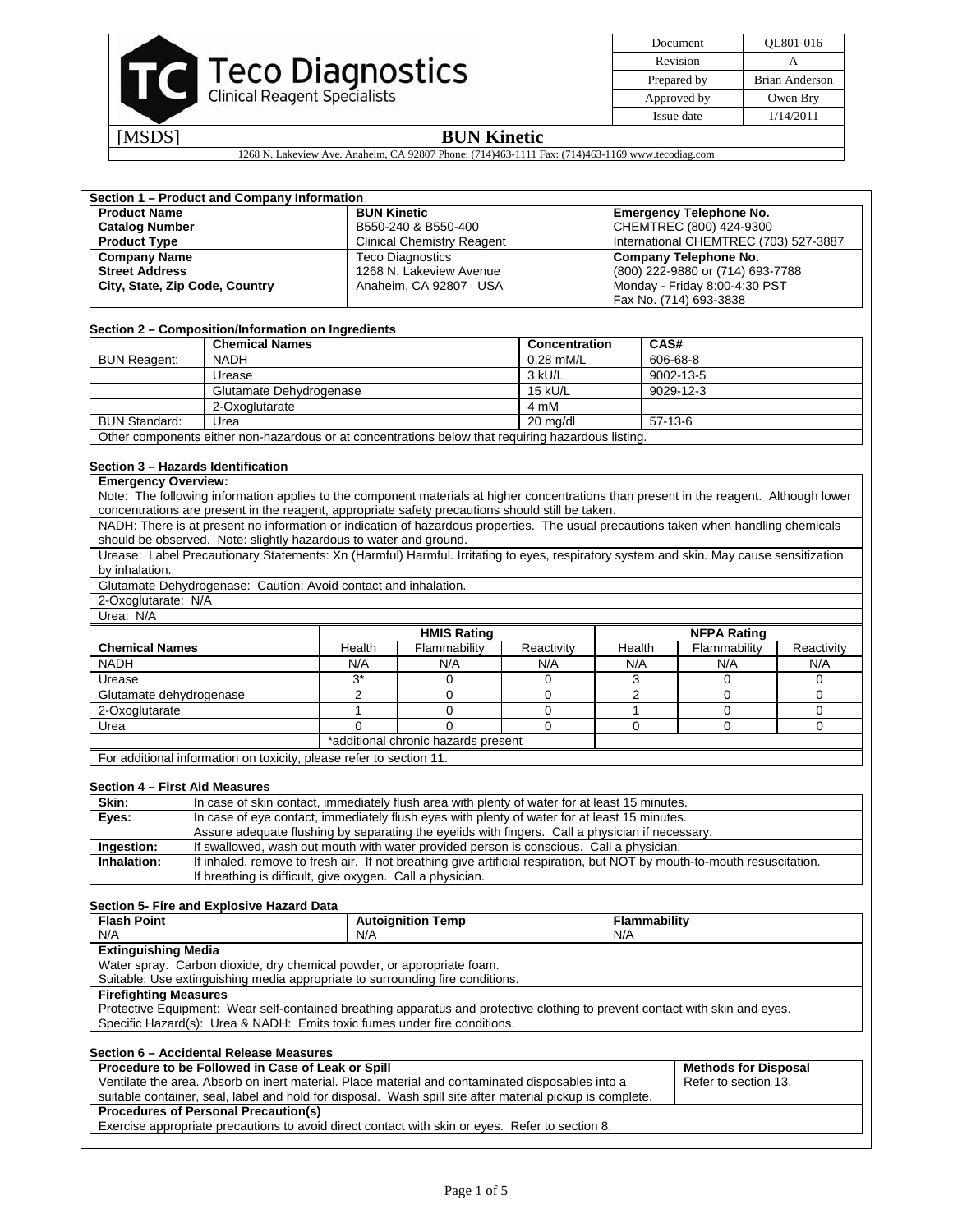

Document QL801-016 Revision A Prepared by Brian Anderson Approved by Owen Bry Issue date 1/14/2011

# [MSDS] **BUN Kinetic**

1268 N. Lakeview Ave. Anaheim, CA 92807 Phone: (714)463-1111 Fax: (714)463-1169 www.tecodiag.com

| <b>BUN Kinetic</b>                                                                                                                                                   |                                   |                                                                                        |                                                                    |  |  |
|----------------------------------------------------------------------------------------------------------------------------------------------------------------------|-----------------------------------|----------------------------------------------------------------------------------------|--------------------------------------------------------------------|--|--|
|                                                                                                                                                                      |                                   |                                                                                        |                                                                    |  |  |
| Section 7 - Handling and Storage<br>Handling                                                                                                                         |                                   |                                                                                        |                                                                    |  |  |
| Avoid contact with eyes, skin, and clothing. Avoid prolonged or repeated exposure. Avoid inhalation or ingestion.                                                    |                                   |                                                                                        |                                                                    |  |  |
| Do not pipette by mouth. Wash thoroughly after handling. Wash contaminated clothing before reuse. Refer to Section 8                                                 |                                   |                                                                                        |                                                                    |  |  |
| <b>Storage</b>                                                                                                                                                       |                                   |                                                                                        |                                                                    |  |  |
| Suitable: Keep tightly closed. Store at 2-8°C. Protect from light.                                                                                                   |                                   |                                                                                        |                                                                    |  |  |
| Section 8 - Exposure Controls / PPE                                                                                                                                  |                                   |                                                                                        |                                                                    |  |  |
| <b>Engineering Controls</b>                                                                                                                                          |                                   | <b>Personal Protective Equipment</b>                                                   |                                                                    |  |  |
| Safety shower and eyewash.                                                                                                                                           |                                   |                                                                                        | Respiratory Protection: None required where adequately ventilated. |  |  |
| Ventilation: General room ventilation is satisfactory.                                                                                                               |                                   | Protective Clothing: lab coat                                                          |                                                                    |  |  |
|                                                                                                                                                                      |                                   | Protective Gloves: latex or rubber gloves<br>Eye Protection: safety glasses or goggles |                                                                    |  |  |
|                                                                                                                                                                      |                                   |                                                                                        | Other Protective Equipment: Use a safety pipette device.           |  |  |
|                                                                                                                                                                      |                                   |                                                                                        |                                                                    |  |  |
| <b>Section 9 - Physical Data</b>                                                                                                                                     |                                   |                                                                                        |                                                                    |  |  |
| <b>Boiling Point</b>                                                                                                                                                 | <b>Melting Point</b>              |                                                                                        | <b>Specific Gravity (g/cm<sup>3</sup>)</b> (water = $1.0$ )        |  |  |
| N/A<br>Odor                                                                                                                                                          | N/A<br><b>Solubility in Water</b> |                                                                                        | Working reagent $> 1.000$<br>Appearance                            |  |  |
| No Significant Odor                                                                                                                                                  | Soluble                           |                                                                                        | Physical State: Solid                                              |  |  |
|                                                                                                                                                                      |                                   |                                                                                        |                                                                    |  |  |
| Section 10 - Stability and Reactivity                                                                                                                                |                                   |                                                                                        |                                                                    |  |  |
| <b>Stability</b>                                                                                                                                                     | <b>Conditions to Avoid</b>        |                                                                                        | <b>Materials to Avoid</b>                                          |  |  |
| Stable<br><b>Hazardous Decomposition Products</b>                                                                                                                    |                                   | Excess heat, flame, or pressure                                                        | Strong oxidizing agents.<br><b>Hazardous Polymerization</b>        |  |  |
| carbon monoxide, carbon dioxide, nitrogen oxides, phosphorus oxides                                                                                                  |                                   |                                                                                        | Will not occur.                                                    |  |  |
|                                                                                                                                                                      |                                   |                                                                                        |                                                                    |  |  |
| Section 11 - Toxicological information                                                                                                                               |                                   |                                                                                        |                                                                    |  |  |
| <b>NADH:</b><br>Route of exposure                                                                                                                                    |                                   |                                                                                        |                                                                    |  |  |
| There is at present no information or indication of hazardous properties.                                                                                            |                                   |                                                                                        |                                                                    |  |  |
| <b>Signs and Symptoms of Exposure</b>                                                                                                                                |                                   |                                                                                        |                                                                    |  |  |
| To the best of our knowledge, the chemical, physical and toxicological properties of have not been thoroughly investigated.                                          |                                   |                                                                                        |                                                                    |  |  |
|                                                                                                                                                                      |                                   |                                                                                        |                                                                    |  |  |
| Urease:<br>Route of exposure                                                                                                                                         |                                   |                                                                                        |                                                                    |  |  |
| Skin Contact: Causes skin irritation.                                                                                                                                |                                   |                                                                                        |                                                                    |  |  |
| Skin Absorption: May be harmful if absorbed through the skin.                                                                                                        |                                   |                                                                                        |                                                                    |  |  |
| Eye Contact: Causes eye irritation.                                                                                                                                  |                                   |                                                                                        |                                                                    |  |  |
| Inhalation: Material is irritating to mucous membranes and upper respiratory tract. May be harmful if inhaled.<br>Ingestion: May be harmful if swallowed.            |                                   |                                                                                        |                                                                    |  |  |
| <b>Sensitization</b>                                                                                                                                                 |                                   |                                                                                        |                                                                    |  |  |
| Respiratory: May cause allergic respiratory reaction.                                                                                                                |                                   |                                                                                        |                                                                    |  |  |
| <b>Signs and Symptoms of Exposure</b>                                                                                                                                |                                   |                                                                                        |                                                                    |  |  |
| To the best of our knowledge, the chemical, physical and toxicological properties of have not been thoroughly investigated.                                          |                                   |                                                                                        |                                                                    |  |  |
| <b>Glutamate Dehydrogenase:</b>                                                                                                                                      |                                   |                                                                                        |                                                                    |  |  |
| Route of exposure                                                                                                                                                    |                                   |                                                                                        |                                                                    |  |  |
| Skin Contact: May cause skin irritation.                                                                                                                             |                                   |                                                                                        |                                                                    |  |  |
| Skin Absorption: May be harmful if absorbed through the skin.                                                                                                        |                                   |                                                                                        |                                                                    |  |  |
| Eye Contact: May cause eye irritation.                                                                                                                               |                                   |                                                                                        |                                                                    |  |  |
| Inhalation: May be harmful if inhaled. Material may be irritating to mucous membranes and upper respiratory tract.<br>Ingestion: May be harmful if swallowed.        |                                   |                                                                                        |                                                                    |  |  |
| <b>Sensitization</b>                                                                                                                                                 |                                   |                                                                                        |                                                                    |  |  |
| Sensitization: Prolonged or repeated exposure may cause allergic reactions in certain sensitive individuals.                                                         |                                   |                                                                                        |                                                                    |  |  |
| <b>Signs and Symptoms of Exposure</b>                                                                                                                                |                                   |                                                                                        |                                                                    |  |  |
| To the best of our knowledge, the chemical, physical and toxicological properties of have not been thoroughly investigated.                                          |                                   |                                                                                        |                                                                    |  |  |
| 2-Oxoglutarate:                                                                                                                                                      |                                   |                                                                                        |                                                                    |  |  |
| Route of exposure                                                                                                                                                    |                                   |                                                                                        |                                                                    |  |  |
| Skin Contact: May cause skin irritation.                                                                                                                             |                                   |                                                                                        |                                                                    |  |  |
| Eye Contact: May cause eye irritation.                                                                                                                               |                                   |                                                                                        |                                                                    |  |  |
| <b>Signs and Symptoms of Exposure</b><br>To the best of our knowledge, the chemical, physical and toxicological properties of have not been thoroughly investigated. |                                   |                                                                                        |                                                                    |  |  |
|                                                                                                                                                                      |                                   |                                                                                        |                                                                    |  |  |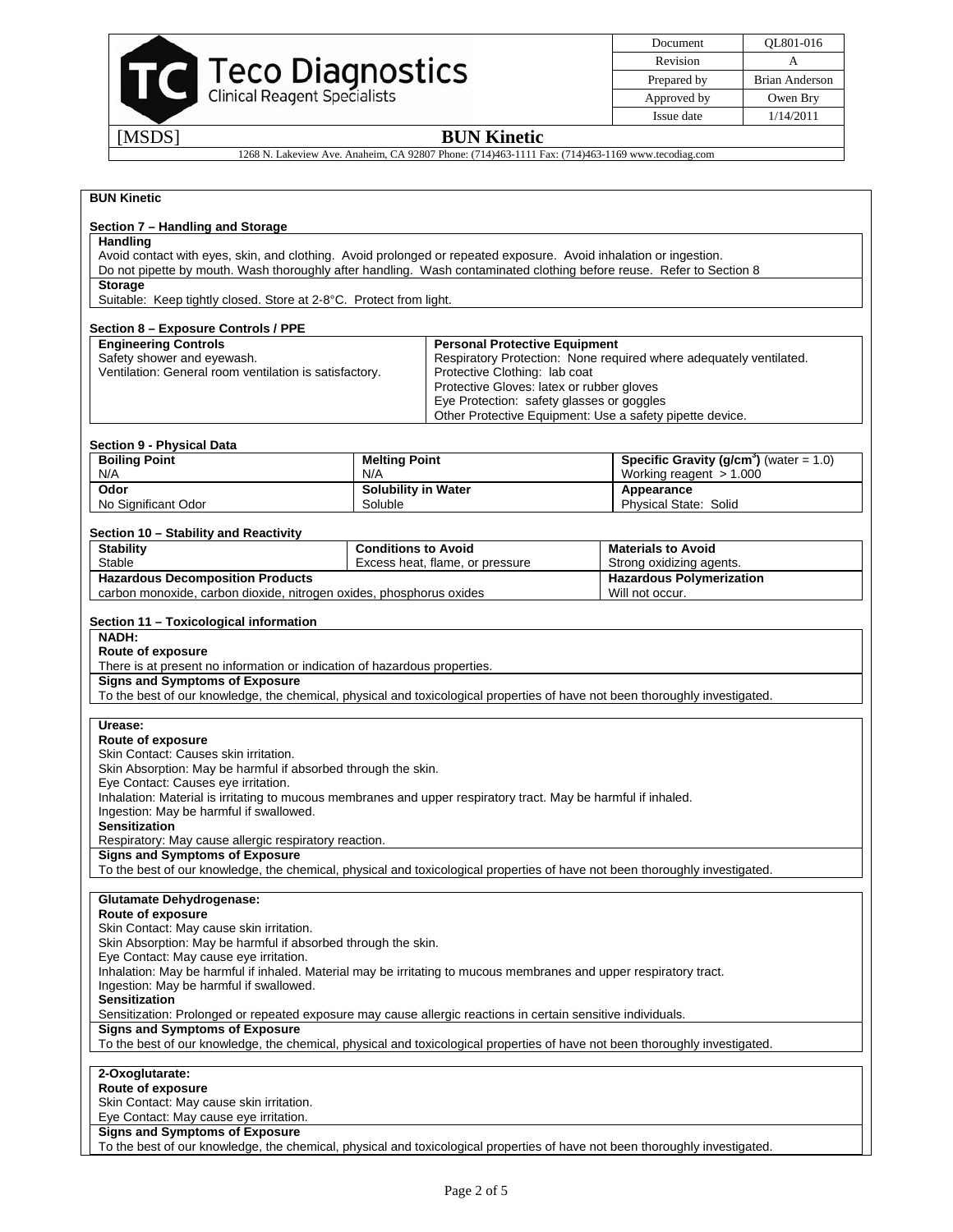

Document QL801-016 Revision A Prepared by **Brian Anderson** Approved by Owen Bry Issue date  $\boxed{1/14/2011}$ 

[MSDS] **BUN Kinetic**  1268 N. Lakeview Ave. Anaheim, CA 92807 Phone: (714)463-1111 Fax: (714)463-1169 www.tecodiag.com

### **BUN Kinetic**

### **Section 11 – Toxicological Information (continued)**

**Urea:** 

## **Route of exposure**

Skin Contact: May cause skin irritation.

Skin Absorption: May be harmful if absorbed through the skin.

Eye Contact: May cause eye irritation.

Inhalation: May be harmful if inhaled. Material may be irritating to mucous membranes and upper respiratory tract.

Ingestion: May be harmful if swallowed.

**Signs and Symptoms of Exposure** 

To the best of our knowledge, the chemical, physical and toxicological properties of have not been thoroughly investigated.

|            | <b>Toxicity Data: Urease</b> |                                          |         |                                                                                                                                    |
|------------|------------------------------|------------------------------------------|---------|------------------------------------------------------------------------------------------------------------------------------------|
| Species:   | Dose:                        | Route of Application:                    | Result: | Remarks                                                                                                                            |
| Rat        | 48 mg/kg                     | Intraperitoneal                          | LD50    | Sense Organs and Special Senses (Nose, Eye, Ear, and Taste): Eye:                                                                  |
|            |                              |                                          |         | Lacrimation.                                                                                                                       |
|            |                              |                                          |         | Behavioral: Sleep. Kidney, Ureter, Bladder: Urine volume increased.                                                                |
| Rat        | 20 mg/kg                     | Intravenous                              | LD50    | Behavioral: Somnolence (general depressed activity).                                                                               |
|            |                              |                                          |         | Behavioral: Convulsions or effect on seizure threshold.                                                                            |
| Mouse      | $50 \text{ mg/kg}$           | Intraperitoneal                          | LD50    | Sense Organs and Special Senses (Nose, Eye, Ear, and Taste): Eye:                                                                  |
|            |                              |                                          |         | Lacrimation.                                                                                                                       |
|            |                              |                                          |         | Behavioral: Sleep. Kidney, Ureter, Bladder: Urine volume increased.                                                                |
| Mouse      | 58 mg/kg                     | Subcutaneous                             | LD50    |                                                                                                                                    |
| Rabbit     | 25 mg/kg                     | Intraperitoneal                          | LD50    | Sense Organs and Special Senses (Nose, Eye, Ear, and Taste): Eye:                                                                  |
|            |                              |                                          |         | Lacrimation.                                                                                                                       |
|            |                              |                                          |         | Behavioral: Sleep. Kidney, Ureter, Bladder: Urine volume increased.                                                                |
| Rabbit     | 6 mg/kg                      | Intravenous                              | LD50    | Behavioral: Somnolence (general depressed activity).                                                                               |
|            |                              |                                          |         | Behavioral: Convulsions or effect on seizure threshold. Lungs, Thorax,                                                             |
|            |                              |                                          |         | or Respiration: Dyspnea.                                                                                                           |
| Guinea     | $35 \text{ mg/kg}$           | Intraperitoneal                          | LD50    | Sense Organs and Special Senses (Nose, Eye, Ear, and Taste): Eye:                                                                  |
| pig        |                              |                                          |         | Lacrimation.                                                                                                                       |
|            |                              |                                          |         | Behavioral: Sleep. Kidney, Ureter, Bladder: Urine volume increased.                                                                |
|            |                              |                                          |         | Note: Only selected Registry of Toxic Effects of Chemical Substances (RTECS) data is presented here. See actual entry in RTECS for |
|            |                              | complete information. (RTECS# YU1700000) |         |                                                                                                                                    |
|            |                              |                                          |         |                                                                                                                                    |
|            | <b>Toxicity Data: Urea</b>   |                                          |         |                                                                                                                                    |
| Snecies: I | Dose:                        | <b>Route of Annication:</b>              | Result: | Remarks:                                                                                                                           |

| Species: | Dose:                        | Route of Application:               |             | Result:               | Remarks:                                                                                                                                                      |                                                                                                                                                               |  |  |
|----------|------------------------------|-------------------------------------|-------------|-----------------------|---------------------------------------------------------------------------------------------------------------------------------------------------------------|---------------------------------------------------------------------------------------------------------------------------------------------------------------|--|--|
| Rat      | 8471 mg/kg                   | Oral                                |             | LD50                  |                                                                                                                                                               |                                                                                                                                                               |  |  |
| Rat      | $>5$ g/kg                    | Intraperitoneal                     |             | LD50                  | $\overline{a}$                                                                                                                                                |                                                                                                                                                               |  |  |
| Rat      | 8200 mg/kg                   | Subcutaneous                        |             | LD50                  | Behavioral: Altered sleep time (including change in righting reflex).<br>Behavioral: Change in motor activity (specific assay). Behavioral:<br>Antipsychotic. |                                                                                                                                                               |  |  |
| Rat      | 5300 mg/kg                   | Intravenous                         |             | LD50                  |                                                                                                                                                               | Behavioral: Altered sleep time (including change in righting reflex).<br>Behavioral: Change in motor activity (specific assay). Behavioral:<br>Antipsychotic. |  |  |
| Rat      | 567 mg/kg                    | Intratracheal                       |             | LD50                  |                                                                                                                                                               | Behavioral: Convulsions or effect on seizure threshold.<br>Lungs, Thorax, or Respiration: Dyspnea.<br>Blood: Methemoglobinemia-Carboxyhemoglobin.             |  |  |
| Mouse    | 11000<br>mg/kg               | Oral                                |             | LD50                  |                                                                                                                                                               |                                                                                                                                                               |  |  |
| Mouse    | 9200 mg/kg                   | Subcutaneous                        | LD50        |                       |                                                                                                                                                               | Behavioral: Altered sleep time (including change in righting reflex).<br>Behavioral: Change in motor activity (specific assay). Behavioral:<br>Antipsychotic. |  |  |
| Mouse    | 4600 mg/kg                   | Intravenous                         |             | LD50                  |                                                                                                                                                               | Behavioral: Altered sleep time (including change in righting reflex).<br>Behavioral: Change in motor activity (specific assay). Behavioral:<br>Antipsychotic. |  |  |
|          | <b>Irritation Data: Urea</b> |                                     |             |                       |                                                                                                                                                               |                                                                                                                                                               |  |  |
| Species: |                              | Dose/Exposure Time/Frequency:       |             | Route of Application: |                                                                                                                                                               | Remarks:                                                                                                                                                      |  |  |
| Rabbit   |                              |                                     | Eyes        |                       |                                                                                                                                                               | No irritation effect                                                                                                                                          |  |  |
| Rabbit   | $-1$                         |                                     | Skin        |                       |                                                                                                                                                               | No irritation effect                                                                                                                                          |  |  |
| Human    | 22 mg / 3D / I               |                                     | <b>Skin</b> |                       |                                                                                                                                                               | Mild irritation effect                                                                                                                                        |  |  |
|          |                              | Chronic Exposure - Carcinogen: Urea |             |                       |                                                                                                                                                               |                                                                                                                                                               |  |  |
| Species: |                              | Dose/Exposure Time/Frequency:       |             | Route of Application: |                                                                                                                                                               | Result:                                                                                                                                                       |  |  |
| Rat      | 821 g/kg / 1Y / C            |                                     | Oral        |                       |                                                                                                                                                               | Tumorigenic: Neoplastic by RTECS criteria. Blood: Tumors.<br>Blood: Lymphomas including Hodgkin's disease.                                                    |  |  |
| Mouse    | 394 g/kg / 1Y / C            |                                     | Oral        |                       |                                                                                                                                                               | Tumorigenic: Neoplastic by RTECS criteria. Blood: Tumors.<br>Blood: Lymphomas including Hodgkin's disease.                                                    |  |  |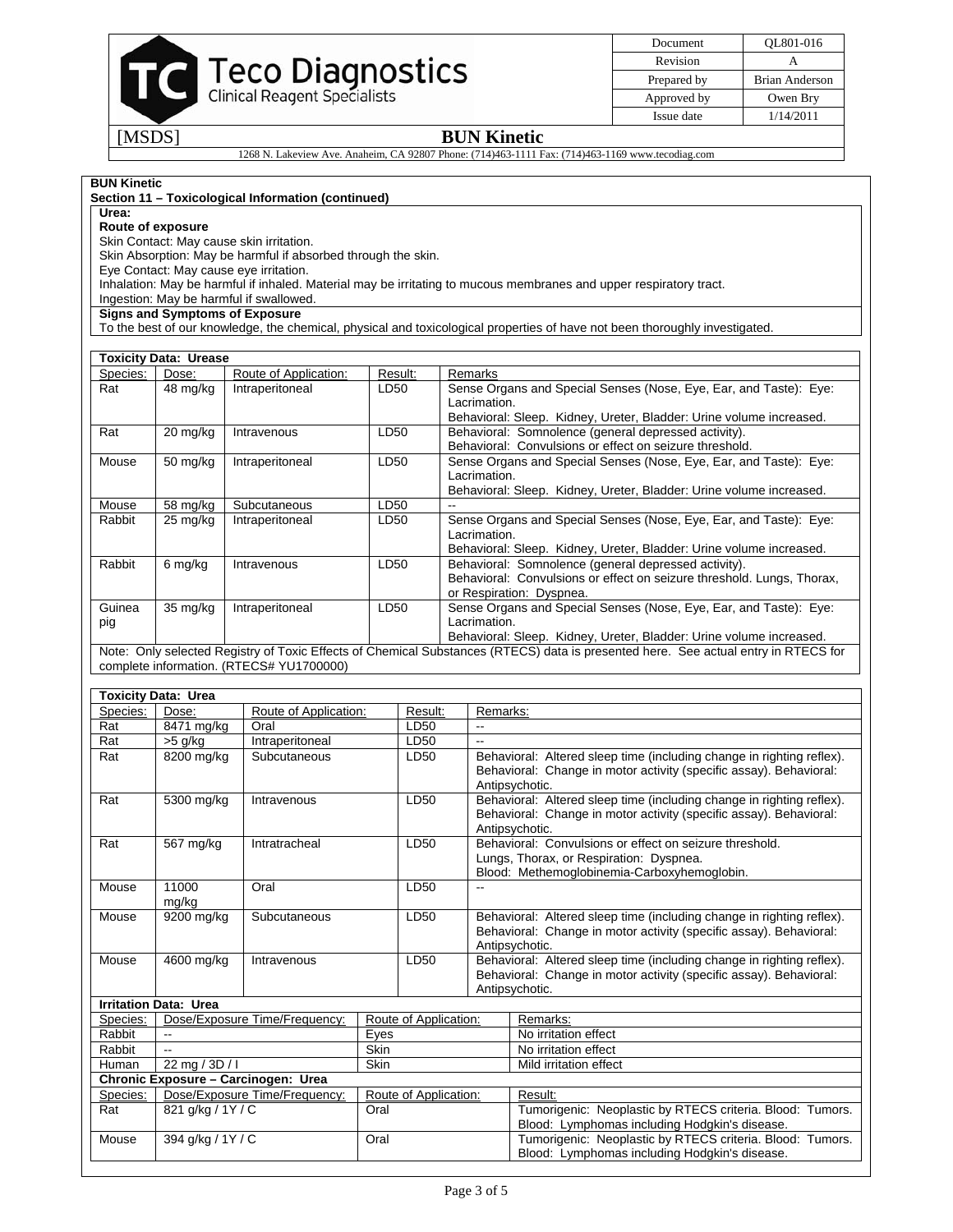

| Document    | OL801-016      |
|-------------|----------------|
| Revision    |                |
| Prepared by | Brian Anderson |
| Approved by | Owen Bry       |
| Issue date  | 1/14/2011      |

# [MSDS] **BUN Kinetic**

1268 N. Lakeview Ave. Anaheim, CA 92807 Phone: (714)463-1111 Fax: (714)463-1169 www.tecodiag.com

# **BUN Kinetic**

|                                                                                                                                                                                                                                                          | Section 11 - Toxicological Information (continued)<br>Chronic Exposure - Mutagen: Urea                                                                                                                                                                                                                                    |                          |                          |                                                                                        |                                                                                       |                                                                                                                                                                                                                                                                                                                                                                                                                                                                                                                                  |
|----------------------------------------------------------------------------------------------------------------------------------------------------------------------------------------------------------------------------------------------------------|---------------------------------------------------------------------------------------------------------------------------------------------------------------------------------------------------------------------------------------------------------------------------------------------------------------------------|--------------------------|--------------------------|----------------------------------------------------------------------------------------|---------------------------------------------------------------------------------------|----------------------------------------------------------------------------------------------------------------------------------------------------------------------------------------------------------------------------------------------------------------------------------------------------------------------------------------------------------------------------------------------------------------------------------------------------------------------------------------------------------------------------------|
|                                                                                                                                                                                                                                                          | Result: Laboratory experiments have shown mutagenic effects.                                                                                                                                                                                                                                                              |                          |                          |                                                                                        |                                                                                       |                                                                                                                                                                                                                                                                                                                                                                                                                                                                                                                                  |
| Species:                                                                                                                                                                                                                                                 | Dose:                                                                                                                                                                                                                                                                                                                     | Route                    | Exposure<br>Time         |                                                                                        | Cell Type:                                                                            | <b>Mutation Test:</b>                                                                                                                                                                                                                                                                                                                                                                                                                                                                                                            |
| Human                                                                                                                                                                                                                                                    | 600 mmol/L                                                                                                                                                                                                                                                                                                                | $\overline{\phantom{a}}$ | Ξ.                       |                                                                                        | Lymphocyte                                                                            | DNA inhibition                                                                                                                                                                                                                                                                                                                                                                                                                                                                                                                   |
| Human                                                                                                                                                                                                                                                    | 50 mmol/L                                                                                                                                                                                                                                                                                                                 | $\overline{\phantom{a}}$ | $\mathbf{u}$             |                                                                                        | Leukocyte                                                                             | Cytogenetic analysis                                                                                                                                                                                                                                                                                                                                                                                                                                                                                                             |
| Mouse                                                                                                                                                                                                                                                    | 628 mmol/L                                                                                                                                                                                                                                                                                                                | $\overline{a}$           | $\overline{a}$           |                                                                                        | Lymphocyte                                                                            | DNA damage                                                                                                                                                                                                                                                                                                                                                                                                                                                                                                                       |
| Mouse                                                                                                                                                                                                                                                    | 100 g/kg                                                                                                                                                                                                                                                                                                                  | Oral                     | 5D                       | $\overline{a}$                                                                         |                                                                                       | Cytogenetic analysis                                                                                                                                                                                                                                                                                                                                                                                                                                                                                                             |
| Mouse                                                                                                                                                                                                                                                    | 265 mmol/L                                                                                                                                                                                                                                                                                                                | ă.                       | ă.                       |                                                                                        | Lymphocyte                                                                            | Mutation in mammalian somatic cells.                                                                                                                                                                                                                                                                                                                                                                                                                                                                                             |
| Hamster                                                                                                                                                                                                                                                  | 8 mmol/L                                                                                                                                                                                                                                                                                                                  | $\overline{\phantom{a}}$ | $\overline{\phantom{a}}$ |                                                                                        | Fibroblast                                                                            | DNA damage                                                                                                                                                                                                                                                                                                                                                                                                                                                                                                                       |
| Hamster                                                                                                                                                                                                                                                  | $16$ g/L                                                                                                                                                                                                                                                                                                                  | $\bar{\phantom{a}}$      | 24H                      |                                                                                        | Fibroblast                                                                            | Cytogenetic analysis                                                                                                                                                                                                                                                                                                                                                                                                                                                                                                             |
| Hamster                                                                                                                                                                                                                                                  | 13 q/L                                                                                                                                                                                                                                                                                                                    | $\sim$                   | ш.                       |                                                                                        | Lung                                                                                  | Cytogenetic analysis                                                                                                                                                                                                                                                                                                                                                                                                                                                                                                             |
|                                                                                                                                                                                                                                                          | Chronic Exposure - Reproductive Hazard: Urea                                                                                                                                                                                                                                                                              |                          |                          |                                                                                        |                                                                                       |                                                                                                                                                                                                                                                                                                                                                                                                                                                                                                                                  |
| Species:                                                                                                                                                                                                                                                 | Dose:                                                                                                                                                                                                                                                                                                                     | Route of Application:    |                          | <b>Exposure Time</b>                                                                   |                                                                                       | Result:                                                                                                                                                                                                                                                                                                                                                                                                                                                                                                                          |
| Woman                                                                                                                                                                                                                                                    | 1400 mg/kg                                                                                                                                                                                                                                                                                                                | Intraplacental           |                          | $(16W$ PREG)                                                                           |                                                                                       | Effects on Fertility: Abortion.                                                                                                                                                                                                                                                                                                                                                                                                                                                                                                  |
| Woman                                                                                                                                                                                                                                                    | 1600 mg/kg                                                                                                                                                                                                                                                                                                                | Intraplacental           |                          | $(16W$ PREG)                                                                           |                                                                                       | Effects on Fertility: Abortion.                                                                                                                                                                                                                                                                                                                                                                                                                                                                                                  |
| Monkey                                                                                                                                                                                                                                                   | 6 g/kg                                                                                                                                                                                                                                                                                                                    | Intrauterine             |                          | (18W PREG)                                                                             |                                                                                       | Effects on Fertility: Abortion.<br>Note: Only selected Registry of Toxic Effects of Chemical Substances (RTECS) data is presented here. See actual entry in RTECS for                                                                                                                                                                                                                                                                                                                                                            |
|                                                                                                                                                                                                                                                          | complete information. (RTECS# YR6250000)<br>Section 12 - Ecological Information                                                                                                                                                                                                                                           |                          |                          |                                                                                        |                                                                                       |                                                                                                                                                                                                                                                                                                                                                                                                                                                                                                                                  |
| No data available.                                                                                                                                                                                                                                       |                                                                                                                                                                                                                                                                                                                           |                          |                          |                                                                                        |                                                                                       |                                                                                                                                                                                                                                                                                                                                                                                                                                                                                                                                  |
| <b>DOT</b><br>Proper Shipping Name: None<br><b>IATA</b>                                                                                                                                                                                                  | Section 14 - Transport Information<br>Non-Hazardous for Transport: This substance is considered to be non-hazardous for transport.<br>Is not subject to current regulations for transport of dangerous goods (ADR/RID, IMDG, IATA/ICAO)<br>Non-Hazardous for Air Transport: Non-hazardous for air transport.              |                          |                          |                                                                                        |                                                                                       |                                                                                                                                                                                                                                                                                                                                                                                                                                                                                                                                  |
|                                                                                                                                                                                                                                                          | Section 15 - Regulatory Information                                                                                                                                                                                                                                                                                       |                          |                          |                                                                                        |                                                                                       |                                                                                                                                                                                                                                                                                                                                                                                                                                                                                                                                  |
| <b>NADH:</b><br><b>EC Directives Classification:</b><br>Labeling is not required in accordance with EEC directive 67/548 and 99/45.                                                                                                                      |                                                                                                                                                                                                                                                                                                                           |                          |                          |                                                                                        | <b>NADH:</b>                                                                          | <b>US Classification and Label Text</b><br><b>US Statements: N/A</b>                                                                                                                                                                                                                                                                                                                                                                                                                                                             |
| <b>German Regulatory Information</b><br>Not subject to German regulations for flammable liquids<br>(Betriebssicherheits VO)                                                                                                                              |                                                                                                                                                                                                                                                                                                                           |                          |                          |                                                                                        | <b>US Regulatory Information</b><br><b>SARA Listed: No</b><br>TSCA Inventory Item: No |                                                                                                                                                                                                                                                                                                                                                                                                                                                                                                                                  |
|                                                                                                                                                                                                                                                          |                                                                                                                                                                                                                                                                                                                           |                          |                          |                                                                                        |                                                                                       |                                                                                                                                                                                                                                                                                                                                                                                                                                                                                                                                  |
| Urease:<br><b>EU Directives Classification</b><br>Symbol of Danger: Xn<br>Indication of Danger: Harmful.<br>R: 36/37/38 42<br>S: 22 24 26 36/37                                                                                                          | Risk Statements: Irritating to eyes, respiratory system and skin.<br>May cause sensitization by inhalation.<br>Safety Statements: Do not breathe dust. Avoid contact with skin. In<br>case of contact with eyes, rinse immediately with plenty of water<br>and seek medical advice. Wear suitable protective clothing and |                          |                          | Urease:                                                                                | <b>US Statements</b>                                                                  | <b>US Classification and Label Text</b><br>Indication of Danger: Harmful.<br>Risk Statements: Irritating to eyes, respiratory system and skin.<br>May cause sensitization by inhalation.<br>Safety Statements: Do not breathe dust. Avoid contact with skin.<br>In case of contact with eyes, rinse immediately with plenty of water<br>and seek medical advice. Wear suitable protective clothing and<br>gloves. In case of accident or if you feel unwell, seek medical<br>advice immediately (show the label where possible). |
| gloves.<br><b>Canadian Regulatory Information</b><br>WHMIS Classification: This product has been classified in<br>accordance with the hazard criteria of the CPR, and the MSDS<br>contains all the information required by the CPR.<br>DSL: No, NDSL: No |                                                                                                                                                                                                                                                                                                                           |                          |                          | <b>US Regulatory Information</b><br>SARA Listed: No<br><b>TSCA Inventory Item: Yes</b> |                                                                                       |                                                                                                                                                                                                                                                                                                                                                                                                                                                                                                                                  |